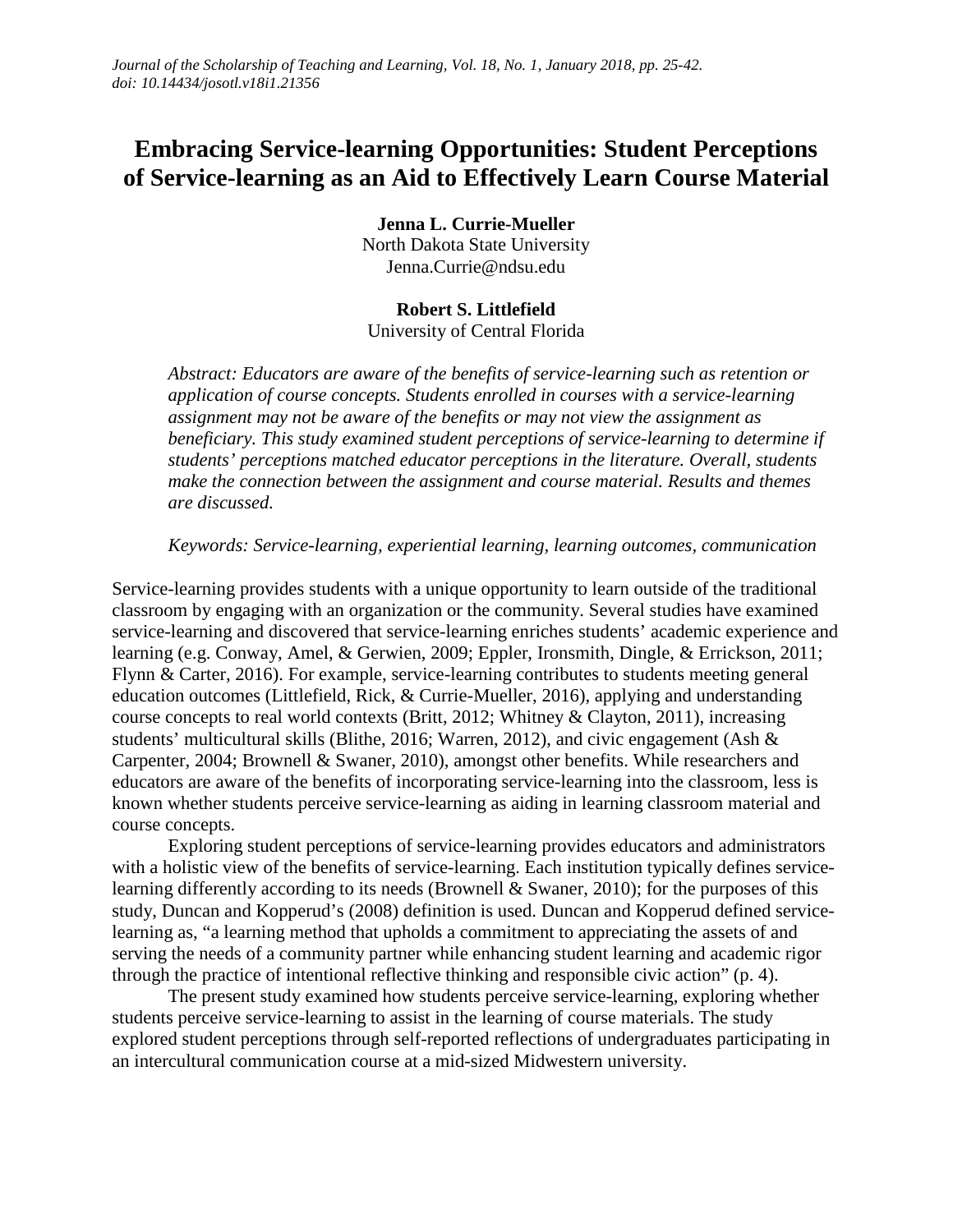### *Service-learning*

In its most basic definition, service-learning incorporates learning while an individual is serving others. Most scholars place John Dewey (1938) as the founder of the service-learning movement. His ideas and writings on learning via experience were influential in the development of servicelearning and provide its theoretical foundation (Katula & Threnhauser, 1999; Meaney, Housman, Cavazos, and Wilcox, 2012).

Dewey's (1938) scholarship promoted experiential learning as imperative in a student's education and essential in contributing to democracy. For Dewey, the community served as an essential component of the education process because whatever a student learned in school should extend beyond the school walls to enrich the student's educational experience and improve the community (Waterman, 2013). Therefore in Dewey's view, learning by experience was indispensable to democratic society.

Dewey advocated for students to be active learners via experience. Because young students lacked the collection of experiences needed to understand the abstract ideas taught in the classroom, Dewey was concerned students were being taught without anything for the students to connect the ideas to (Caulfield & Woods, 2013; Katula & Threnhauser, 1999). Dewey (1938) feared students were moving through the education system as passive learners, where educators dictated information and knowledge to their students. Dewey (1938) argued for "cooperative enterprise, not dictation" (p. 72) and viewed the role of educator as facilitator where the educator helped shape a student's understanding of their experience while connecting it to learning. However, Dewey focused on younger students in elementary education and training citizens for American democracy, he was not concerned with other stages of the education system.

Kolb (1984) extended Dewey's work within higher education (Caulfield & Woods, 2013; Katula & Threnhauser, 1999). Credited with bringing experiential learning and service-learning to the forefront of education's attention (Caulfield & Woods, 2013; Meaney et al, 2012), Kolb's scholarship was rooted in his concern of the changing higher education landscape. For Kolb, the growing diversity of the population of higher education meant students were entering the higher education system without having the necessary experiences to prepare them for "traditional textbook approaches to learning" (Katula & Threnhauser, 1999, p. 242). Further, Kolb was troubled with the growing gap that existed between instruction and required job skills – a gap that could only be reduced by experience.

Whereas Dewey believed experience reinforced learning, Kolb (1984) argued learning begins with experience with knowledge being created via "transformation of experience" (p. 38). Kolb argued the combination of having the experience and transforming the experience is what contributes to learning. This transformation occurs via reflecting on the experience, conceptualizing it, and later testing the experience out by applying what was learned to similar experiences in the future (Katula & Threnhauser, 1999). For Kolb, service-learning allowed students to link experience to classroom concepts while enabling a community of knowledge to be developed.

#### *Communication and Service-learning*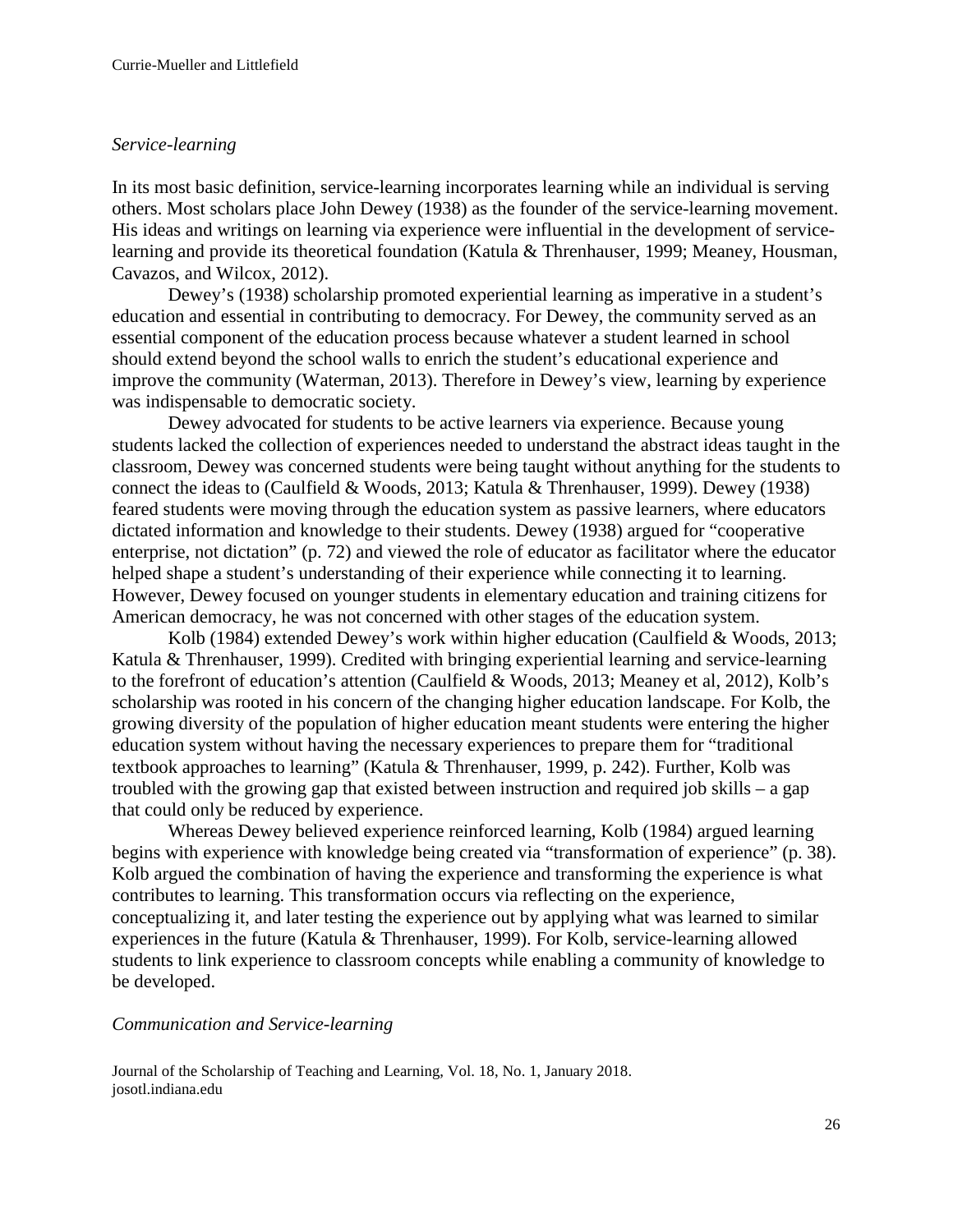Service-learning and communication courses are complementary to each other. Communication classes teach concepts that are applicable to students' lives outside of the classroom (Ahlfedt, 2009). Kahl (2010) argued in order for students to use communication effectively and to make a difference, service-learning must be included to provide students an opportunity to "engage in communication scholarship beyond the classroom" (p. 299). Communication courses that do incorporate service-learning provide students with a richer understanding of communication (Applegate & Morreale, 2006).

The benefits of incorporating service-learning into the communication classroom are plenty. Throughout the communication discipline, these benefits are well known and widely accepted (Oster-Aaland, Sellnow, Nelson, & Pearson, 2004); for example, students are able to link communication theory and concepts with practice (Ahlfedt, 2009; Soukup, 2006; Whitney & Clayton, 2011), become actively responsible for their learning (Brown, 2011; Hashemipour, 2006), or build community connections (Novek, 2009).

Studies reveal service-learning assists in students achieving the desired outcomes of a particular class (Ash & Carpenter, 2004; Lahman, 2012; Motely & Sturgill, 2013). For example, Littlefield et al. (2016) examined how service-learning contributed to students meeting general education outcomes in a communication general education course. The researchers discovered service-learning was related to increased student cognitive, behavioral, and communication competence – all components of general education outcomes – as put forth by the Liberal Education and America's Promise (LEAP) initiative.

Furthermore, meta-analyses reinforce the benefits of service-learning. In Novak, Markey, and Allen's (2007) meta-analysis of service-learning and cognitive outcomes, the findings across nine studies revealed service-learning maintained a positive relationship with student learning outcomes. Similarly, Warren (2012)'s conducted a follow up meta-analysis to Novak et al.'s study with twelve additional published and non-published studies. Warren's meta-analysis confirmed Novak et al's findings and revealed that service-learning did indeed contribute to a student's learning outcome.

The benefits of service-learning are not limited to the communication course. Servicelearning benefits extend across disciplines and include benefits beyond the classroom, such as personal growth. For example, studies reveal that service-learning enhances a student's sense of social responsibility and civic engagement (Ash & Carpenter, 2004; Gleason & Violette, 2012; Oster-Aaland et al., 2004), learning (Brownell & Swaner, 2010; Hashemipour, 2006; Warren, 2012), and intercultural skills and multicultural awareness (Blithe, 2016; Einfeld & Collins, 2008; Simons & Cleary, 2006). In addition, Yorio and Ye (2012) determined service-learning to provide students with an increased positive understanding of social insights and more nuanced personal insights.

Service-learning has become a powerful tool for educators to promote student engagement in the classroom and in the community. While promoting this engagement, servicelearning acts in a two-fold manner; in that, it can help students understand course materials more effectively by translating theoretical concepts into actual practice (Darby, Longmire-Avital, Chenault, & Haglund, 2013). Service-learning attempts to bridge the gap between the academic and non-academic world by encouraging students to use their knowledge and class concepts to solve real issues (Motley & Sturgill, 2013; Steimel, 2013; Quintanilla & Wahl, 2005). Though the benefits of service-learning are well known to educators and researchers, what remains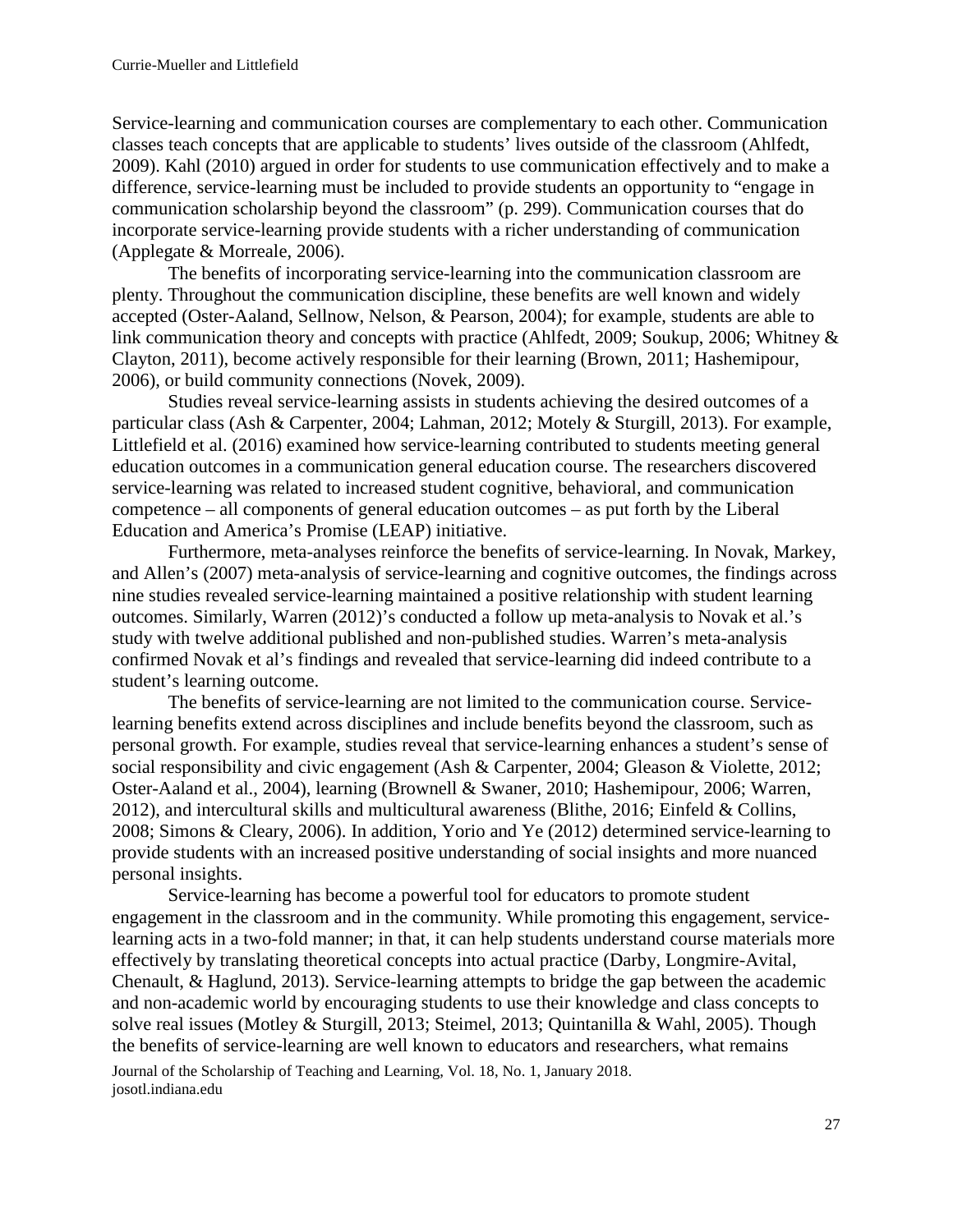unknown is students' awareness of learning throughout a service-learning opportunity. Students may be unaware of their learning experience and may perceive their experience as contributing to or not contributing to their learning experience.

### *Diversity and Service-learning*

Currently, the United States is experiencing an increase in diversity and a shift in cultural representation within the population. The education system is directly impacted by the growth of diversity with students experiencing different classroom climates and exposure to new cultural experiences. With this shift in population, service-learning grows even more salient in the college student's experience, as students interact with other individuals from cultures that are unlike their own during and after college. Furthermore, exposure to diverse scenarios aides in the learning and overall experiences of students (Loes, Pascarella, & Umbach, 2012). Students need to develop the skills that will allow them to navigate successfully across cultures (Blithe, 2016; Karakos et al., 2016). Service-learning encourages and provides an opportunity for students to develop needed skills, embrace diversity, and enhance their own personal development (Gullicks, 2006; Simons & Cleary, 2006; Simonds, Lippert, Hunt, Angell, & Moore, 2008).

Service-learning has been demonstrated to assist in multicultural awareness and enhancing a student's intercultural skills (Einfeld & Collins, 2008; Oster-Aaland et al., 2004; Warren, 2012). Utilizing service-learning in an intercultural communication course can be beneficial because students are able to apply service-learning intercultural course materials in real-world contexts involving people from diverse backgrounds. Service-learning provides a venue for students to practice and demonstrate skills that are taught via traditional classroom methods, such as lecture or textbook readings.

That service-learning helps in the retention of course material, achievement of learning outcomes, and the realization of multitudes of other benefits to students is unchallenged. However, further understanding of student perceptions of service-learning is warranted, therefore the following research question is proposed:

RQ: Do students perceive through reflective observations that service-learning assists in their understanding of course content?

### **Method**

#### *Participants*

Journal of the Scholarship of Teaching and Learning, Vol. 18, No. 1, January 2018. josotl.indiana.edu Participants were drawn from an undergraduate intercultural communication class. Of the total population of 393 undergraduate students enrolled in three sections of the course, 382 participant responses were used for analysis, as 11 students did not complete the assignment. The same instructor taught all three sections of the course over a four-year period. Of the original 393 participants, 61% (241) were female and 39% (153) were male. The sample included 15.2% (60) freshman, 49.1% (193) sophomores, 23.6% (93) juniors, and 11.9% (48) seniors representing 46 academic majors. Majors included finance, animal range sciences, marketing, sociology, pre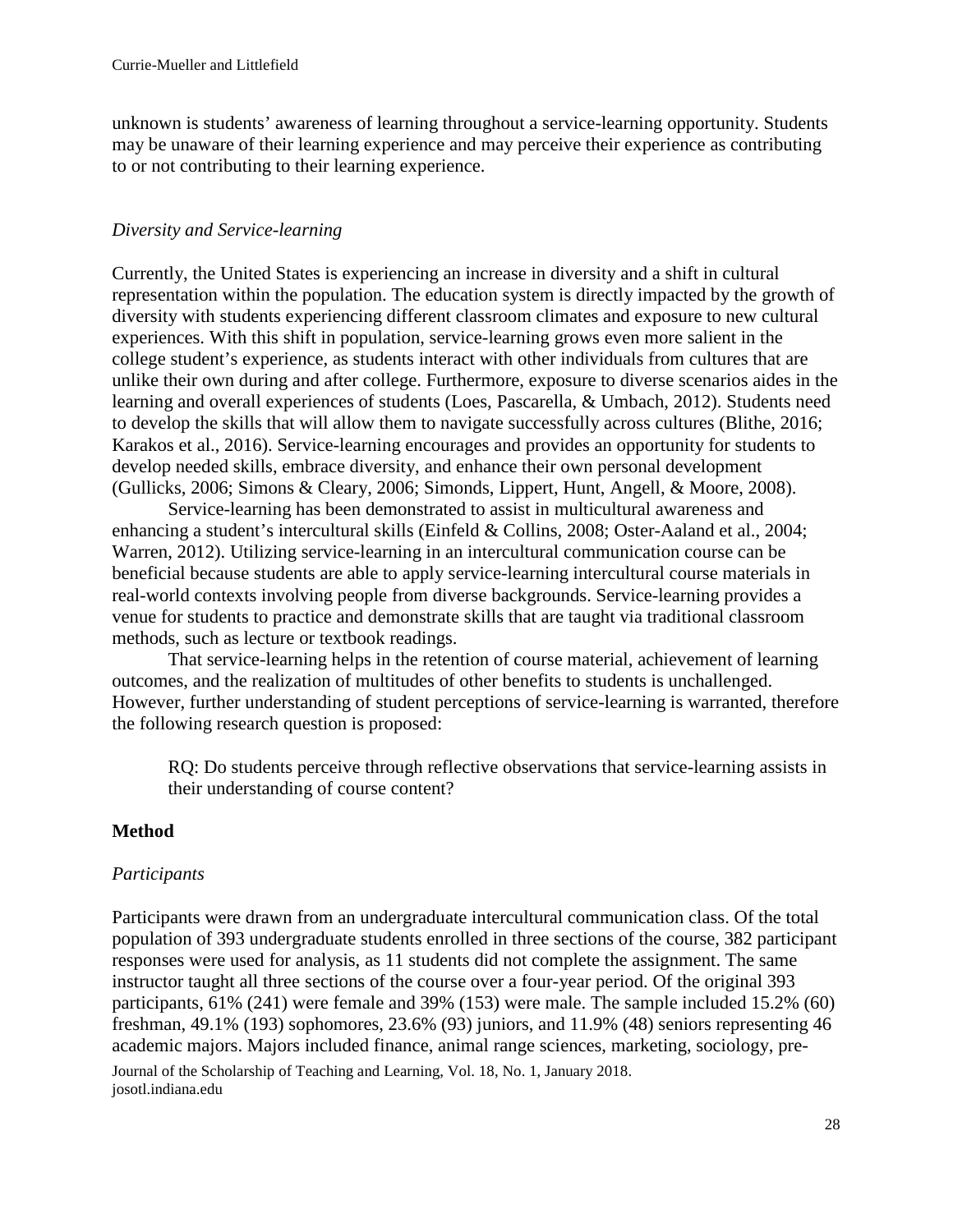pharmacy, Spanish, natural resource management, electrical engineering, dietetics, communication majors and others. The research received IRB exempt status.

#### *Service-learning Activity*

Participants were assigned an experiential service-learning activity as a requirement of the course. The assignment required each student to provide 10 hours of service to a local community organization throughout the duration of the semester. Students were instructed to select organizations that they would be able to interact with other individuals from different cultural groups than their own. A cultural group in this assignment was defined broadly to include economic status, social status, ethnicity, education level, age, sex, sexual orientation or other identifying factors. Students having trouble in selecting an organization were given assistance in finding an organization.

The assignment required students to practice their intercultural communication skills while servicing the needs of their chosen community organization. To receive full credit for the assignment, students submitted a contract identifying a point person at the student's chosen organization and detailing scheduled hours that the student would work with the organization, a report during the middle of the semester, and a final service report once the assignment was completed. Students were required to schedule at least four sessions with their organization to establish a relationship with the organization.

### *Instrument*

The instrument used in this study was developed as part of a larger project designed to measure student perceptions of a service-learning activity at a mid-sized university located in the Upper Plains. The instrument was a combination of a series of questions and student reflections. Students completed the instrument after finishing the service-learning assignment. The specific question used to provide data in the present study was: *"How did this service experience help you to better understand ideas or subjects we studied in class?"* The responses were usually one or more sentences in length.

### *Data Collection*

Students turned in their final service report at the end of the semester for grading by the instructor. Prior to the beginning of the semester, students were informed that their responses would be retained as a part of ongoing assessment being completed for the institution. All names and identifiers were removed from the data and responses were numbered from 001 to 382. The authors identified the participants' numbers as the source of each sentence. A total of 1125 sentences were recorded in the data. Seven sentences were excluded from the data because of their illegibility or incongruity, bringing the total number of usable sentences to 1118. Similar to the broader project, respondents' sentence(s) were typed into a spreadsheet with one sentence per line entry. The participants' numbers (e.g., 001, 002 . . . 382) were used to identify each sentence, allowing participants to provide more than one sentence in the data set.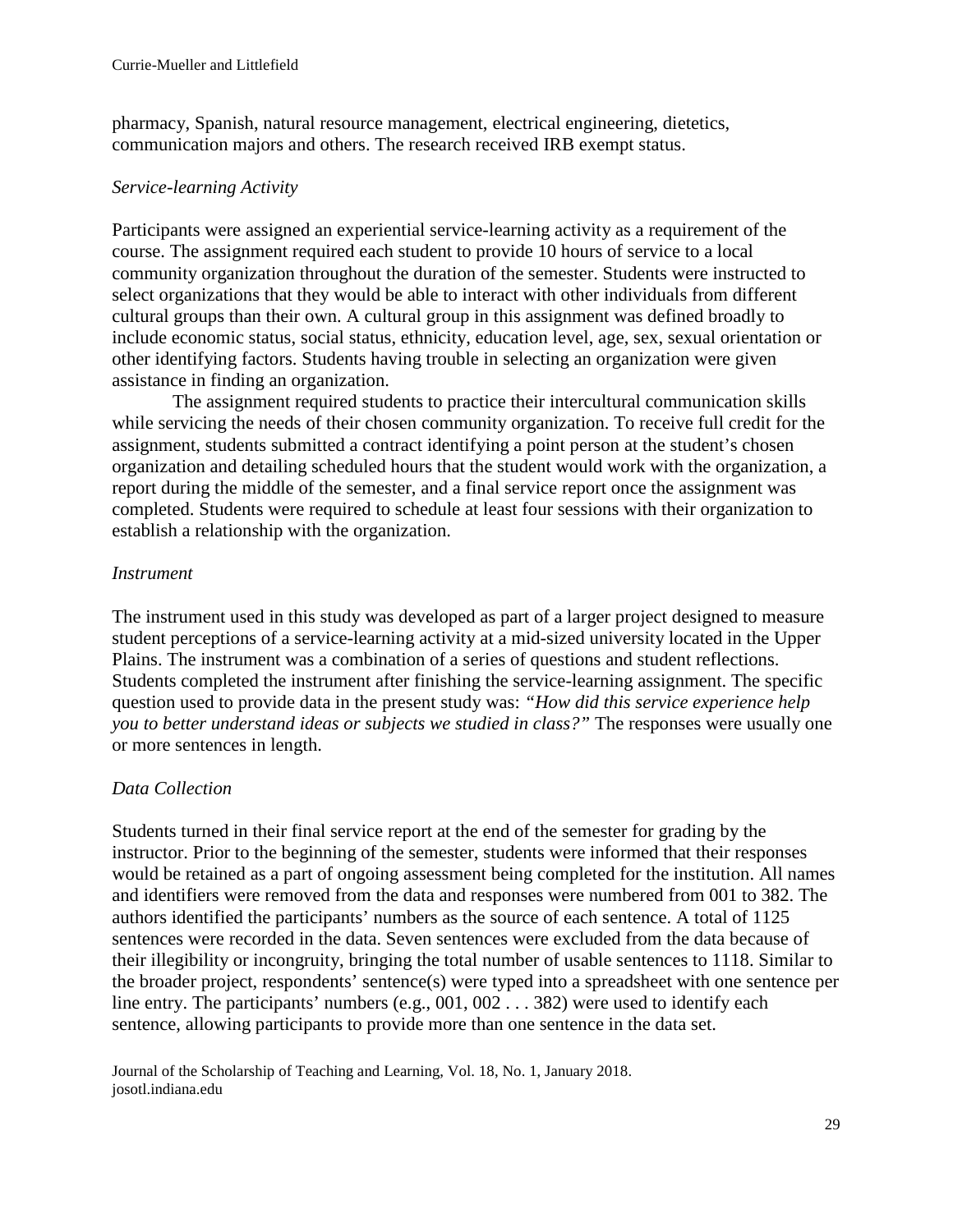#### *Coding*

The authors created the initial codebook using an open-coding process (Saldaña, 2013) whereby the data were read several times to identify the nature of the responses provided. Four broad categories emerged: Perceptions about cognitive understanding; perceptions about behavior; perceptions about content matter and/or context for service-learning experience; and other perceptions. Within each of these categories, subcategories became identifiable: new perceptions about the general category topic, changed perceptions about the general category topic, and improved perceptions about the general category topic. A preliminary review of the data suggested to the researchers that these categories would provide for the coding of the data in such a way that the research question could be answered.

In consultation, the two authors determined the data could be coded initially to place the unit of analysis into one of the four general categories (e.g.,  $0 =$  no answer;  $1 =$  cognitive understanding;  $2 =$  behavioral understanding;  $3 =$  content/context specific understanding; and  $4 =$ other). Then, units of analysis would be coded for those who responded to determine the nature of the perception (e.g.,  $1 = new$  perception;  $2 =$  changed perception;  $3 =$  improved perception; 4 = other perception).

Two independent coders were trained using the codebook to conduct a preliminary coding of 38 randomly identified units of analysis, to establish inter-coder reliability. A Cohen's *kappa* was used as Cohen's *kappa* "prevents the inflation of reliability scores by correcting for chance agreement" (Hruschka et al., 2004). The initial coding produced results that were insufficient to establish inter-coder reliability, so authors and the coders reviewed the codebook and discussed areas where disagreement occurred. An additional 38 randomly identified units of analysis were isolated for a second round of testing. While the results improved, they were still insufficient to establish inter-coder reliability.

When inter-coder reliability is deemed unacceptable by the researchers, the codebook is discussed and modified. Coders then repeat the coding process with new data until acceptable inter-coder agreement is reached (MacQueen, McLelland, Kay, & Milstein, 1998; Miles, & Huberman, 1994). The authors reviewed and discussed the codebook, identifying two flaws: First, considering units of analysis separately (particularly when there may be more than one sentence from a participant) did not provide sufficient context to discern the meaning of the individual unit of analysis; and second, asking coders to determine levels of learning based upon the unit of analysis required too much interpretation. To address the first limitation, the unit of analysis changed from each individual sentence to all of the sentences provided by each individual participant. This enabled the coders to have a more complete understanding of the intent of the participant when responding to the question.

To address the second flaw, a new codebook was formulated. First, the unit of analysis was coded for content (e.g.,  $0 =$  no answer; 1 = cognitive outcome; 2 = behavioral outcome; 3 = both cognitive and behavioral outcomes;  $4 =$  cannot determine outcome). If the content was coded as reflecting a cognitive outcome (1), the coders determined the valence of the comment (e.g.,  $0 =$  no answer; 1 = positive; 2 = negative; 3 = cannot determine valence). If the content was coded as reflecting a behavioral outcome (2), the coders determined the valence of the comment similarly to that which was described for coding the cognitive outcome. If the content was coded as reflecting both cognitive and behavioral outcomes (3), the coders determined the separate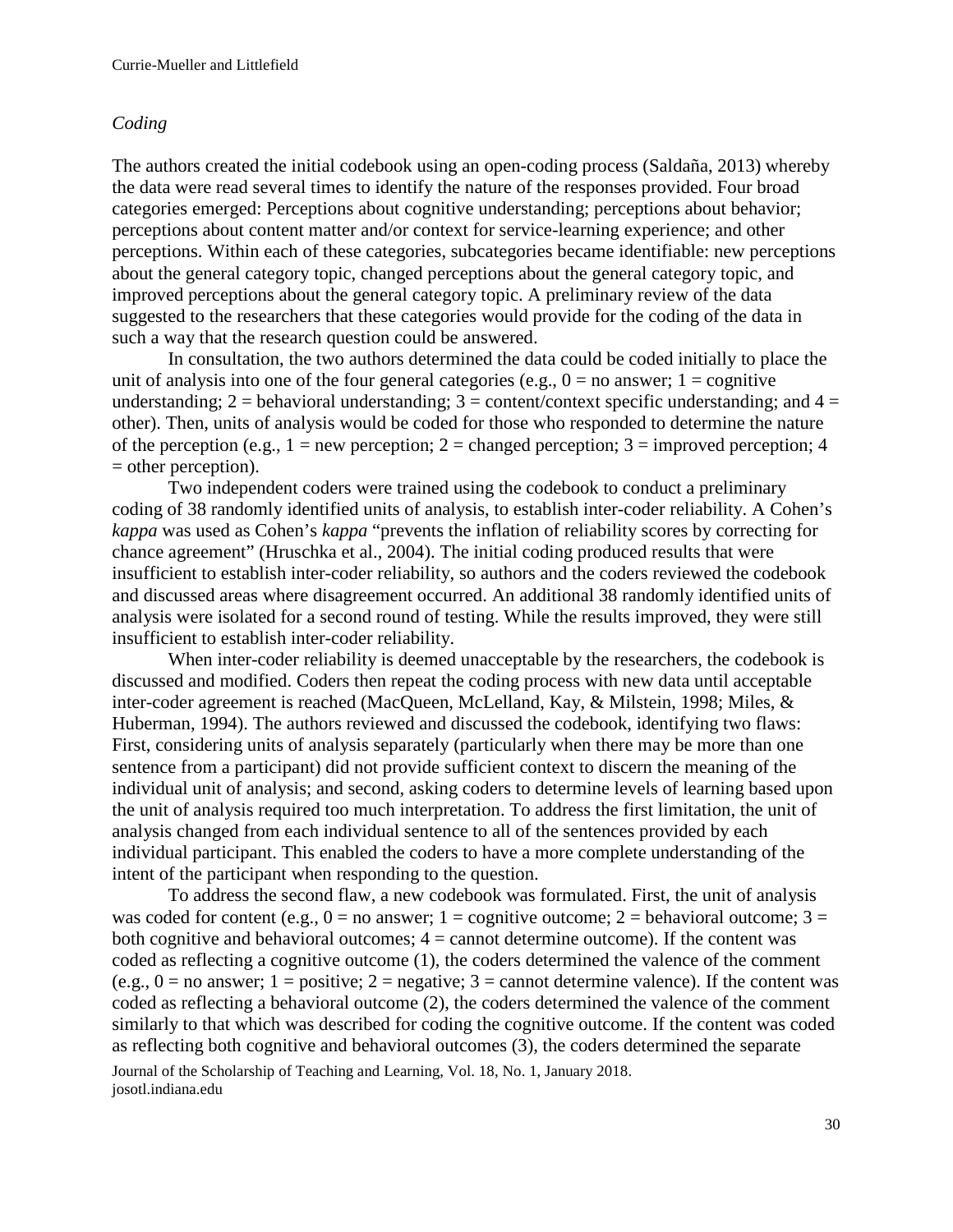valences of the comments for cognitive and behavioral outcomes (e.g.,  $0 =$  no answer; 1 = positive;  $2 =$  negative;  $3 =$  cannot determine valence of content). In addition, the authors added a category to determine if and where the "epiphany moment" of learning occurred for the participant (e.g.,  $0 =$  no answer,  $1 =$  in the classroom;  $2 =$  in the service-learning situation;  $3 =$ cannot determine if or where epiphany moment occurred).

Using the revised codebook, the coders were given an additional 38 randomly identified units of analysis for a third round of testing. The authors used Landis and Koch's (1977) criteria and Neuendorf's (2002) criteria to judge for *kappa*. Landis and Koch note *kappa* above 0.70 is substantial and *kappa* above 0.81 is almost perfect. Similarly, Neuendorf notes *kappa* of 0.75 and above reflects excellent agreement beyond chance. The authors were satisfied with the results of Cohen's *kappa*, as provided in Table 1.

# **Table 1. New Code Book and Drift Test Cohen's Kappa**

| Category                      | New Code Book | <b>Test for Drift</b> |  |  |
|-------------------------------|---------------|-----------------------|--|--|
| Identification of content     | $k = 72$      | $k = .75$             |  |  |
| Valence of cognitive content  | $k = .88$     | $k = .83$             |  |  |
| Valence of behavioral content | $k = 74$      | $k = .73$             |  |  |
| Context for epiphany moment   | $k = 0.88$    | $k = 0.83$            |  |  |

An additional 38 randomly identified units of analysis were isolated for a final comparison to test for drift. The complete data set was then divided between the two coders and all 374 revised units of analysis were coded. The test for drift produced satisfactory inter-coder reliability as noted in Table 1.

# *Data Analysis*

Once the data were coded, each unit of analysis was grouped into one of the four categories (no answer, cognitive, behavioral, both cognitive and behavioral, cannot determine) and responses associated with each were analyzed. While the number of units of analysis was 382 participants, the authors removed an additional eight participant units of analysis who did not provide an answer for the question on the larger survey from which this study was a part, bringing the total participant units of analysis for this study to 374. The authors then reviewed the participants' responses and identified common themes to determine the nature of the perceptions identified.

### **Results**

# *Descriptive Statistics*

Table 2 provides the categorical breakdown of units of analysis into cognitive, behavioral, both cognitive and behavioral, and other. The results suggest that overwhelmingly, over 95% of the students recognized learning outcomes associated with the service-learning assignment. Table 2 also shows the valence associated with cognitive, behavioral, and both cognitive and behavioral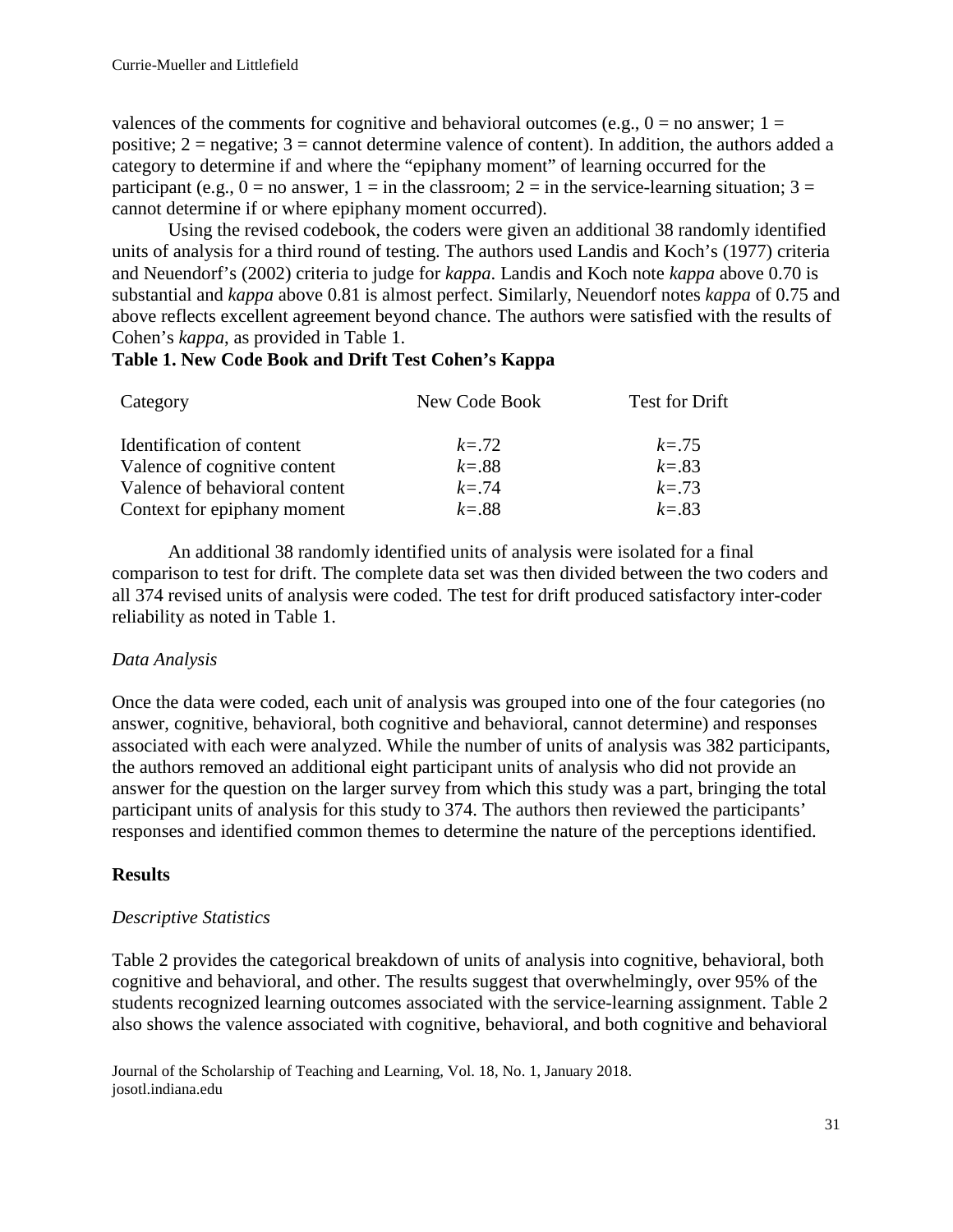outcomes identified by the students. The data suggest students' recognition of cognitive outcomes is more positive than their recognition of behavioral outcomes.

## **Table 2. Categorical Placement and Valence of Data**

| Outcome                              | $(+)$<br>Units | $\%$ | $(-)$<br>Units | %   | Valence<br>Undeterminable | $\%$ | Total<br>Units | $\%$ |
|--------------------------------------|----------------|------|----------------|-----|---------------------------|------|----------------|------|
| Cognitive                            | 210            | .97  | $5^{\circ}$    | .02 | .01                       | .01  | 216            | .58  |
| <b>Both Cognitive and Behavioral</b> |                |      |                |     |                           |      | 106            | .28  |
| Cognitive                            | 102            | .96  | 4              | .04 |                           |      |                |      |
| Behavioral                           | 94             | .89  | 6              | .05 | 6                         | .05  |                |      |
| Behavioral                           | 31             | .86  |                | .11 |                           | .03  | 36             | .10  |
| Undeterminable                       |                |      |                |     |                           |      | 16             | .04  |
|                                      |                |      |                |     |                           |      | $N = 374$      | 100  |

Table 3 reports the location of the epiphany moment of learning. As expected, the service-learning context proved to be at the center of the service-learning experience for the vast majority of the participants.

## **Table 3. Context for Epiphany Moment of Learning (N=374)**

| Context                   | <b>Units</b> | $\%$ |  |
|---------------------------|--------------|------|--|
| Service-learning context  | 319          | .85  |  |
| Cannot determine location | 41           |      |  |
| Classroom environment     | 14           | -04  |  |

### *Emergent Themes*

After the units of analysis were coded to identify the primary outcome, valence, and epiphany moment of learning, the data were sorted by groups of responses to gather exemplars to illustrate the nature of the comments provided by the participants. The following themes are grouped by primary outcome and valence. The original syntax of the respondents is used for authenticity and all participants have been given pseudonyms in this paper.

# *Positive Cognitive Themes*

Participants provided comments suggesting what they learned and how they applied concepts presented in class to their service experiences. John referenced the overarching theoretical approach used in the course to familiarize students with different ways of studying and interacting with other cultures:

Journal of the Scholarship of Teaching and Learning, Vol. 18, No. 1, January 2018. josotl.indiana.edu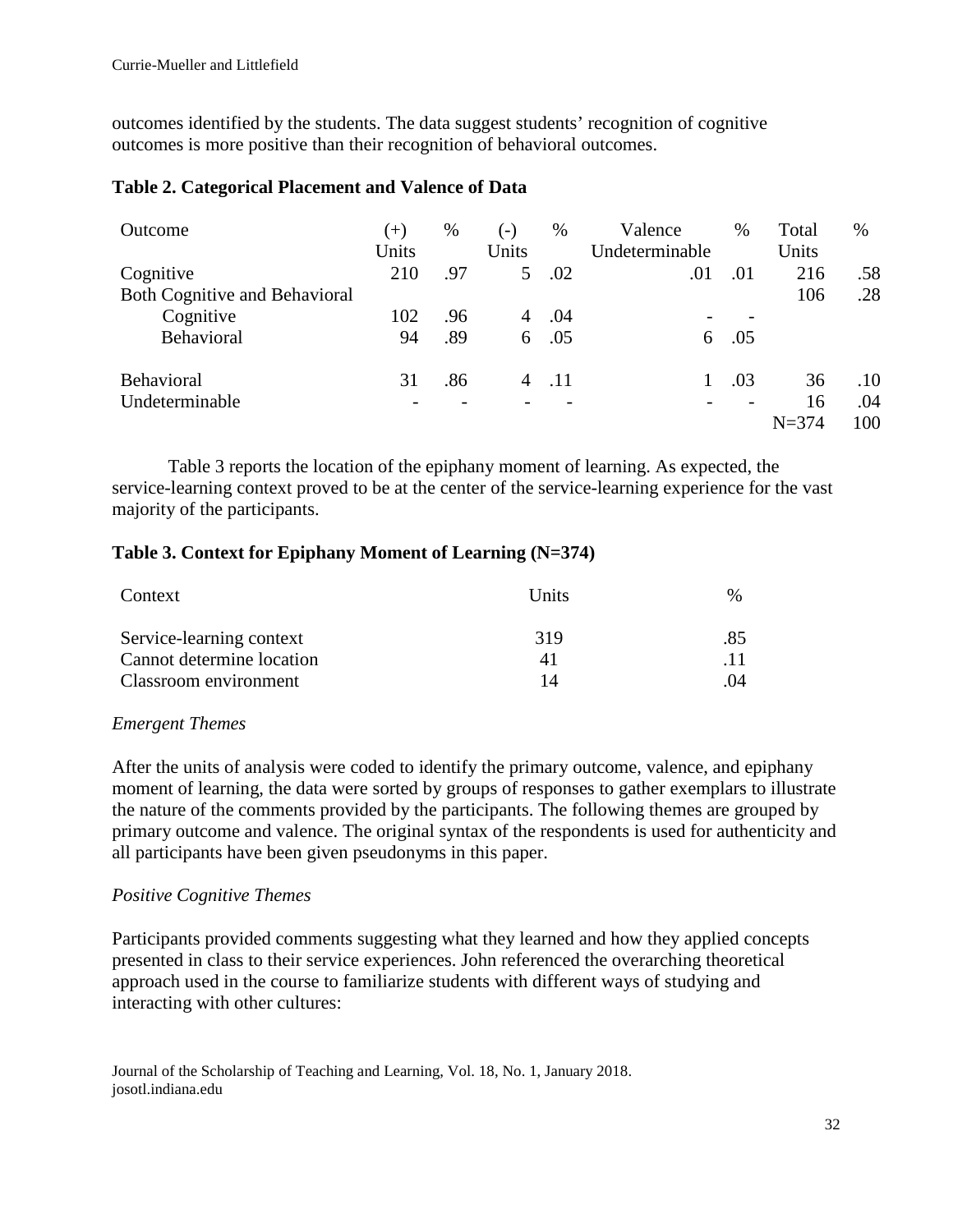*"I was able to look at my experience and learn from it through social science, interpretive, and critical perspectives."*

Peter identified specific terminology and concepts from class that helped to guide his communication at the service-learning site:

*"I feel that it was a good way to apply the concepts that I learned in class and apply them to the way I was interacting with the people at [my site]. For example the men had low uncertainty avoidance... Their use of language was different than my usual situation... Facework was very important to the people at [my site]."* 

Angela similarly recalled a specific topic from class that guided her role as a volunteer:

*"Another concept that stuck out was the worldview concept. These residents within [my setting] had a completely different outlook on the world than I did. Here I am a privileged student trying to fit into this different type of culture."*

As these comments suggest, students identified positive cognitive outcomes serving as reference points that helped them navigate the service experience.

## *Positive Behavioral Themes*

From a behavioral perspective, students provided examples of affected personal behaviors resulting from their service-learning experience. Alisha explained how she became more open to other people:

*"Usually, I confine myself to campus. I do not adventure around very much and therefore do not meet any different people. Because of this class, I was able to meet a lot of interesting people from other countries. Also, I met with people of lower economic status than me. This gave me the perception of how different people from other countries and other status groups are. It also taught me that we are very similar as well."*

Tim found his particular communication with an elderly person helped him understand that his behavioral approach had an impact:

*"I liked using the dialogical approach ideas. I worked a lot in the Alzheimer's unit and depending on the dialogue I used, the clients may or may not remember you. I worked with one gentleman who was an absolutely hilarious person to talk with and after spending an entire afternoon with him, I came back the next day and he remembered who I was. I felt like I had actually made an impact."*

These examples are reflective of the comments made by students who acknowledged behavioral outcomes stemming from the service-learning experience.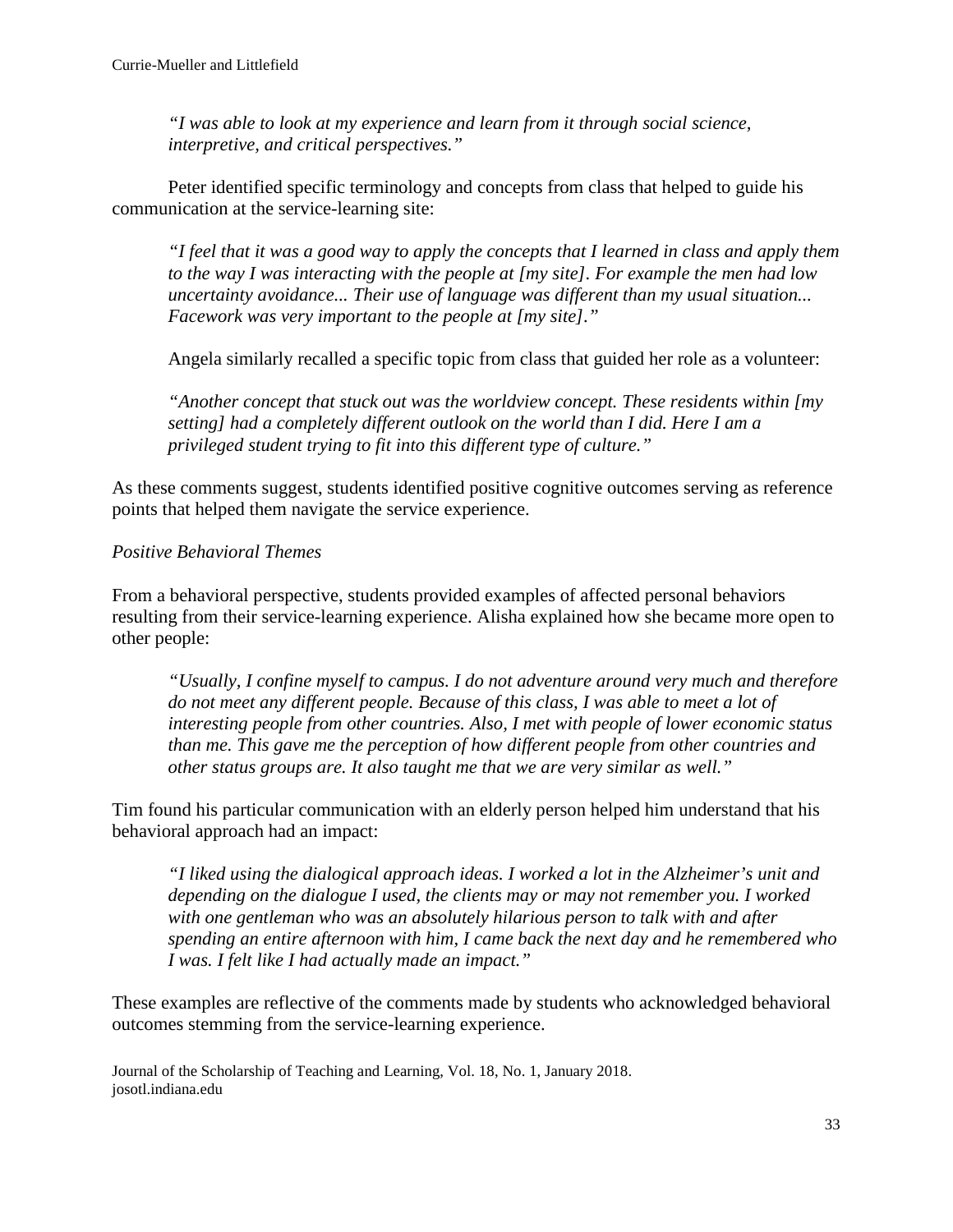# *Negative Cognitive Themes*

While the vast majority of the comments were positive, there were students who shared that the experience had not increased their level of understanding. Typically, comments indicating that little was learned were without warrants. For example, Tom remarked:

*"[The service experience] didn't really help me better understand anything from class";*

and Emily added:

*"I don't think [the service experience] helped in a specific way to understand a theoretical concept. But it did help me to understand about cultural communication."*

# *Negative Behavioral Themes*

Similarly, the few comments suggesting a negative effect on behavioral outcomes were focused more on the experience itself. For example, one agency did not have the student volunteer working directly with clients, prompting Rob to remark:

*"Since I did not have opportunities to communicate with people, I could not learn through experience which was disappointing since that is what I was hoping to do. I could imagine how they were going through minority development or how their words, actions, implications, and gestures may be different from mine but I never had a chance to test it."*

A few other students who were placed into experiences that were unfamiliar to them also experienced some discomfort, as Jill confessed:

*"Well for me power was hard to adjust to. The people I was working with were all older than me. I never really had any grandparents so it was hard for me to talk with them. I had the power while volunteering and I never thought I would. It was a little uncomfortable at times."*

With regard to cognitive and behavioral outcomes, both positive and negative comments were identified. However, the vast majority (see Table 2) of the students acknowledged either cognitive or behavioral (or both) positive outcomes suggesting that the service experience enhanced their classroom learning. Jane explained:

*"Since this class allowed us to get out and actually interact with other cultures instead of just learning about it from a book, it really gave light to what goes on. Because you can sit in a classroom all day and learn about power, the contact theory, marginalized people, and so forth. But if you don't get out there in the world and put yourself into these positions, you wouldn't be putting what you learned to use and wouldn't be helping other people realize that getting to know another culture really isn't as hard as it may seem."*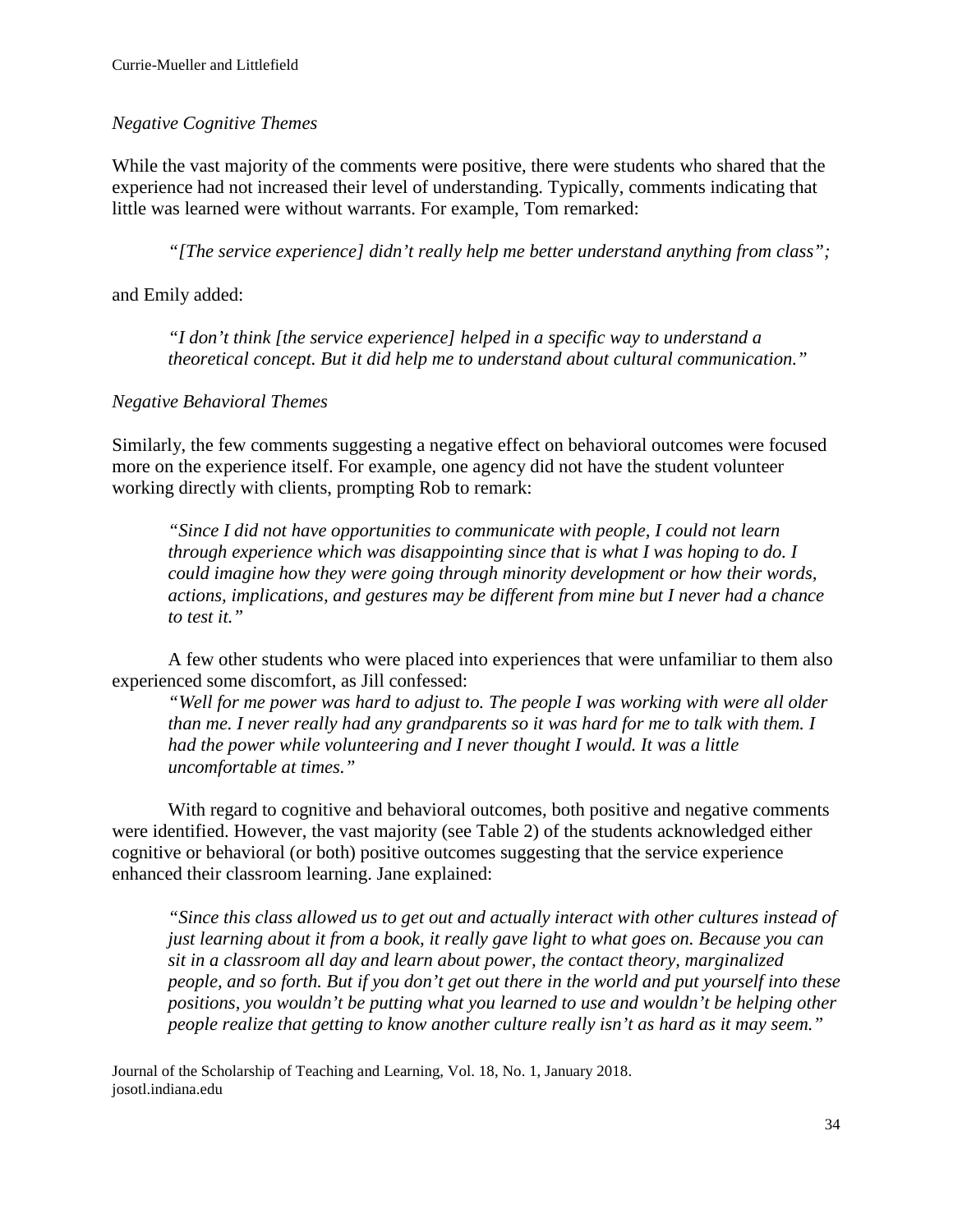Tony echoed this positive assessment:

*"This experience helped me better understand ideas in class because it actually put me in the shoes of what the concept pertains to. For instance, a person can just sit in class and listen to a lecture about communication topics, but if field experience is also added, professors are bringing the classroom to an actual setting and making their concepts come alive. Many concepts were understood better, especially the saying I have said before: 'Communication patterns and skills depend on the context.'"* 

## *Context for Epiphany Moment*

To further clarify the role of the service-learning experience, students revealed the context of their epiphany moment of learning. While some of the students acknowledged the classroom as the place where they best understood the course concepts, most of the students identified the service-learning context as the place where they actually learned the course material (see Table 3).

## *Classroom Setting*

Just over 10% of the students pointed to the classroom as the place where their understanding of the course material occurred. For example, Janelle offered:

*"I don't think I will ever forget the talk we had about certain people holding power for reasons that we really don't control. It's helpful and I will think back to that discussion many times in the future I believe."*

David noted what perhaps may have been an experiential classroom experience as the source of his understanding:

*"I feel like the guest speaker recently who talked of his struggles in moving here to America as a refugee really gave me more insight to some of the situations the clients at the shelter have. He was a very powerful and wealthy man in Africa but when he came to America he just had a small apartment with little to fill it. It made me think about how some of the clients probably had higher degrees in school than I do and just fell upon hard times. This made me feel like I could relate to them better."*

Sally perhaps summarized those who acknowledged the classroom as the context for their epiphany moment:

*"Most of the ideas became clear in class."*

*Service-learning Setting*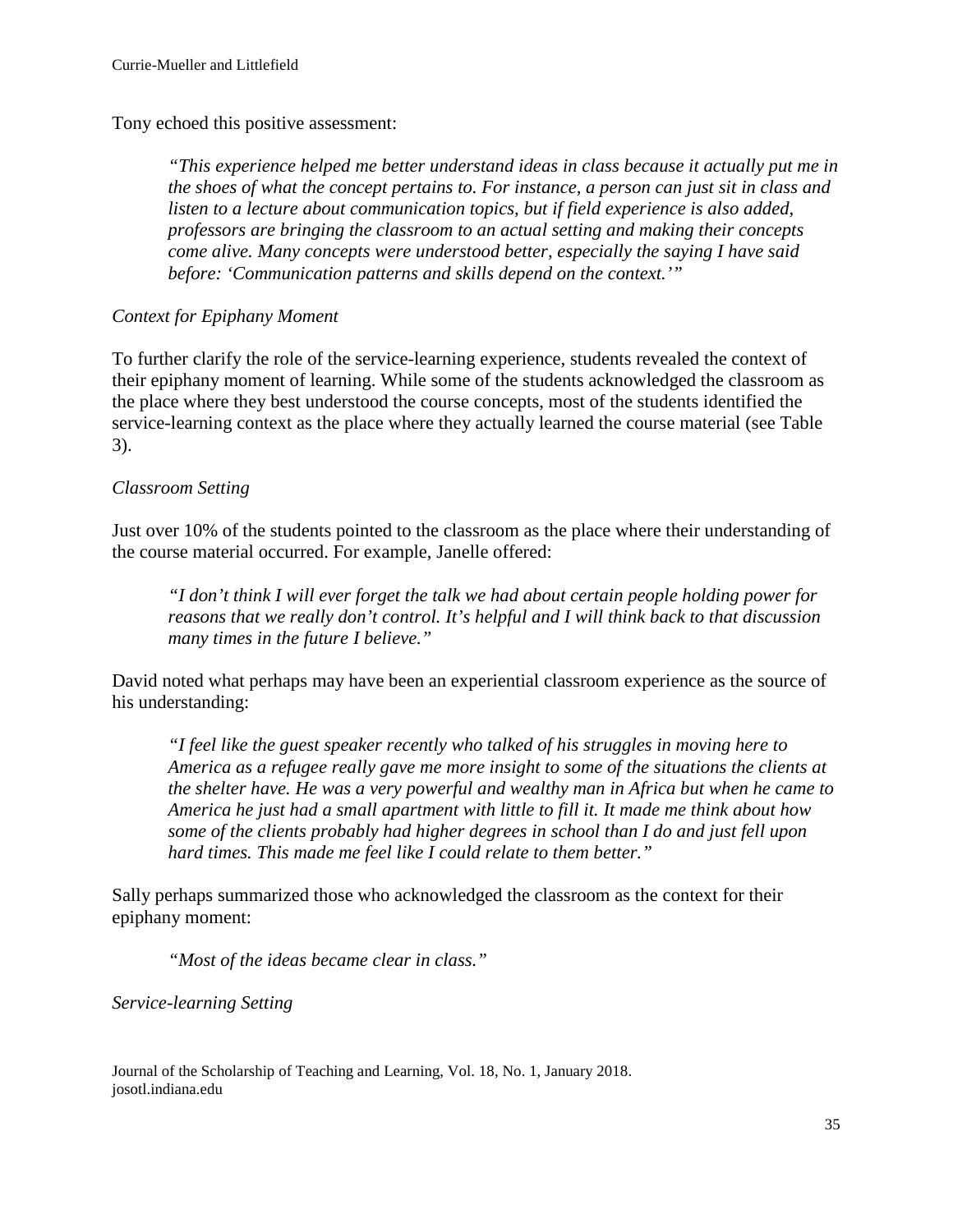The greater percentage of students recognized how the context of their service experience was instrumental in helping them to understand. Judy was straightforward in her comment:

*"This experience taught me how important it is to interact with people from other cultures. Obviously this is stressed in our text, but I still was not able to grasp the concept until I stepped out of my comfort zone and participated in this service-learning activity."*

Mark was specific about his application of course concepts in the service setting and how that helped him to understand:

*"Working at [my site] helped me to take concepts that we were studying in class and use them in real-life setting. Being able to use things we learned in the classroom and apply them in a work-type of setting was very satisfying. For example, we talked a lot about the importance of non-verbal communication in class and how it can differ across cultural groups. I never realized the significance of this until I worked at [my site] because I tried to express friendly facial expressions towards other cultural groups, but these individuals came across as very rude to me at first. Eventually, I remembered that even though this type of behavior seemed rude to me, it is probably a very common cultural norm for people of that ethnicity and that they don't mean anything bad by it."*

Some students even recognized and applied the critical perspective gained in their service context, as Kelly revealed:

*"If anything, I recognized my place in the dominant culture just by the fact that I was able to offer volunteer hours to an organization that offers its services to people who are, in some cases, desperately in need of help . . . . [T]his experience helped me to see my privileged position in our culture. In this sense I was more deeply able to appreciate the privilege-disadvantage dialectic that we studied throughout the text."*

# **Discussion**

This study provided some insight into whether students perceive service-learning to be beneficial in understanding course content. Using both a descriptive and interpretive lens, this study identified that the vast majority of students in the sample recognize both cognitive and behavioral outcomes associated with positive evaluations of their experiences. These results are encouraging to educators and the findings provide further reinforcement in support of work suggesting that service-learning helps students apply course concepts to contexts (e.g. Britt, 2012; Darby et al., 2013; Whitney & Clayton, 2011).

However, perhaps most pertinent to the classroom environment was the role the service context played in the creation of the epiphany moments of learning. Student reflections provide support for where Kolb (1984) identified learning to begin. Based upon student reflections, it was in the service context where most students found that they experienced real learning. Phrases reflecting this attribution were repeated throughout the data. Students wrote that the service-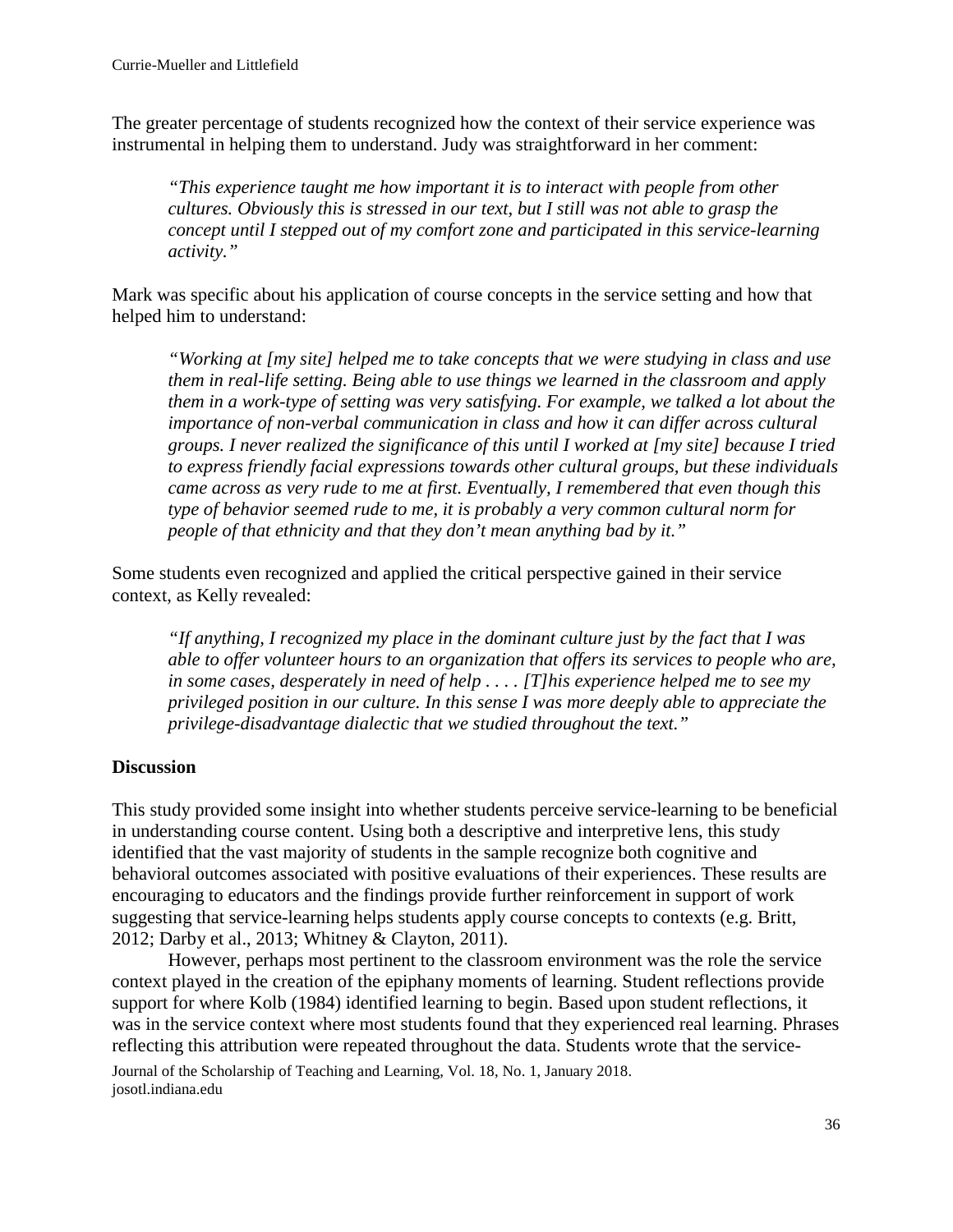learning experience . . . "helped me learn," "reinforced everything that was learned in class," "helped me experience first-hand," "helped me realize," and "helped me better understand."

These reflections reveal when students are able to determine and recognize moments of learning, students are able to apply the concepts taught in a traditional setting via the servicelearning experience. In a traditional setting, students may find it difficult to connect a topic or subject to a non-classroom scenario. Students that reflected epiphany moments, recognized exact moments of learning or acknowledged the context in which their learning occurred through applied knowledge. These students may be able to retain knowledge in the long-term because of application and identifying their epiphany moments.

While our hunch was strong that students do make connections between the servicelearning experience and the course content, the data provided a more robust identification of the nature of those perceptions as being positive. The responses included in the data set provided insight to the value of experiential learning for students. Service-learning can be a powerful tool for communication educators to employ during a course when the experience aligns with course content, and objectives (see Ahlfedt, 2009; Britt, 2012). This study suggested students are on the same page with educators in recognizing the benefit of service-learning. However, the presence of a few comments suggesting that the setting was not conducive to positive interaction underscores the need for communication educators to make sure that the service-learning contexts will provide for meaningful communication between the student volunteer and the people who are served.

# **Conclusion**

This study explored the intersection of service-learning in communication courses and student perceptions of experiential learning. While we know that service-learning enhances the overall university experience for many students, being able to identify more specifically how students reflect upon the experience adds insight into future academic planning and course development. Perhaps Patricia put it best when she reflected:

*"The service experience helped me better comprehend ideas we studied in class because I actually got to practice what we learned. In most classes, students sit in lectures and are given exams on certain strategies, techniques, and more, but never get to practice what they have learned. By backing up the lectures and classroom activities with real life experiences, the lessons were brought to life."*

The limitations of the present study provide opportunity for future research. Initially, while the data revealed that students overwhelmingly agree that service-learning experiences help them to better understand the course materials, discerning their level of learning proved problematic. For example, did the experience teach something new to the student or did the experience reinforce something that the student already knew. Future research could reveal how the experience contributed to learning, providing useful information for future educators as they develop their course materials and exercises.

Journal of the Scholarship of Teaching and Learning, Vol. 18, No. 1, January 2018. josotl.indiana.edu Another aspect of understanding course materials is the acquisition of vocabulary and terminology associated with the service-learning experience. This is especially the case in the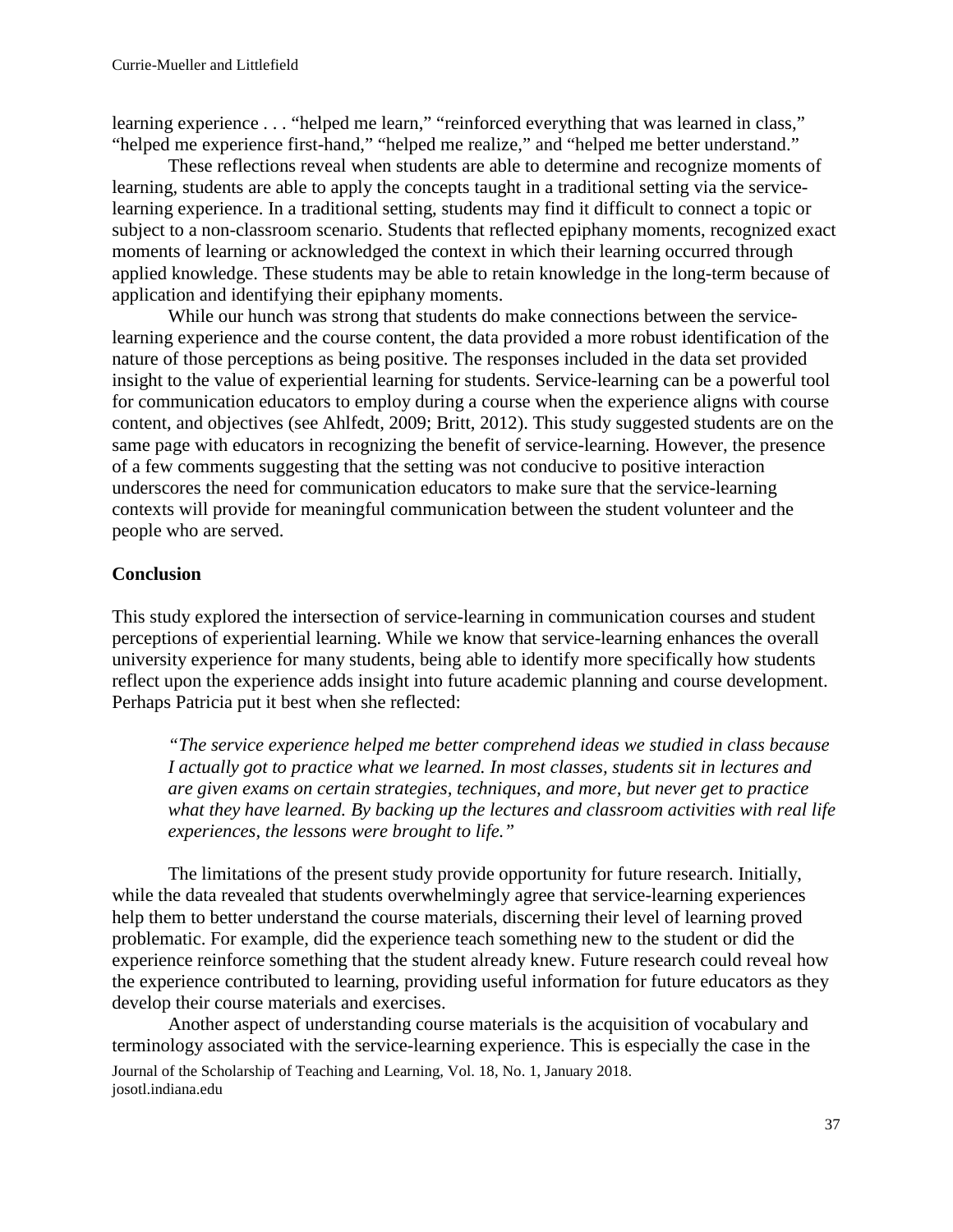area of intercultural communication where students are presented with specific, cultural terms to help them understand and analyze their own cultural communication practices. One related aspect of the larger study was to determine the use of specific terminology from the course in the student responses to the questions on the survey. There was some indication that a large number of the students responded to the question probe using course-specific terminology. Future research could more specifically explore the acquisition and usage of course terminology as a demonstration of applied learning in the service context. This could be accomplished by first examining language and terminology used in the mid-semester reports versus the final reports. Our hypothesis would be that reports would reflect more specific terms following the introduction of specific terms following the formal introduction of vocabulary when presenting intercultural theories and principles.

Overall, this study provided further support for Littlefield et al.'s (2016) earlier work, suggesting that service-learning meets general education outcomes. As our findings suggest, students do perceive the service experience as an enhancement to their understanding of course material. Thus, incorporating service-learning into our communication courses should provide additional ways to reach students and contribute to their overall education.

#### **Acknowledgements**

The authors acknowledge the contributions of Amy Duchsherer and Jade Monroe, graduate students in the Department of Communication at North Dakota State University, who coded the data for this study.

#### **References**

Ahlfeldt, S. L. (2009). Thoughtful and informed citizens: An approach to service-learning for the communication classroom. *Communication Teacher, 23*(1), 1-6. doi: 10.1080/17404620802581851

Applegate, J . L., & Morreals, S. P. (2006). Preface. In D. Droge & B. Murphy (Eds.), *Voices of a strong democracy: Concepts & models for service-learning in communication studies* (IX-XIV). Sterling, VA: Stylus.

Ash, S. L., & Carpenter, P. H. (2004). The articulated learning: An approach to guided reflection and assessment. *Innovative Higher Education, 29*, 136-156.

Blithe, S. J. (2016). Teaching intercultural communication through service-learning. *Communication Teacher, 30*(3), 165-171.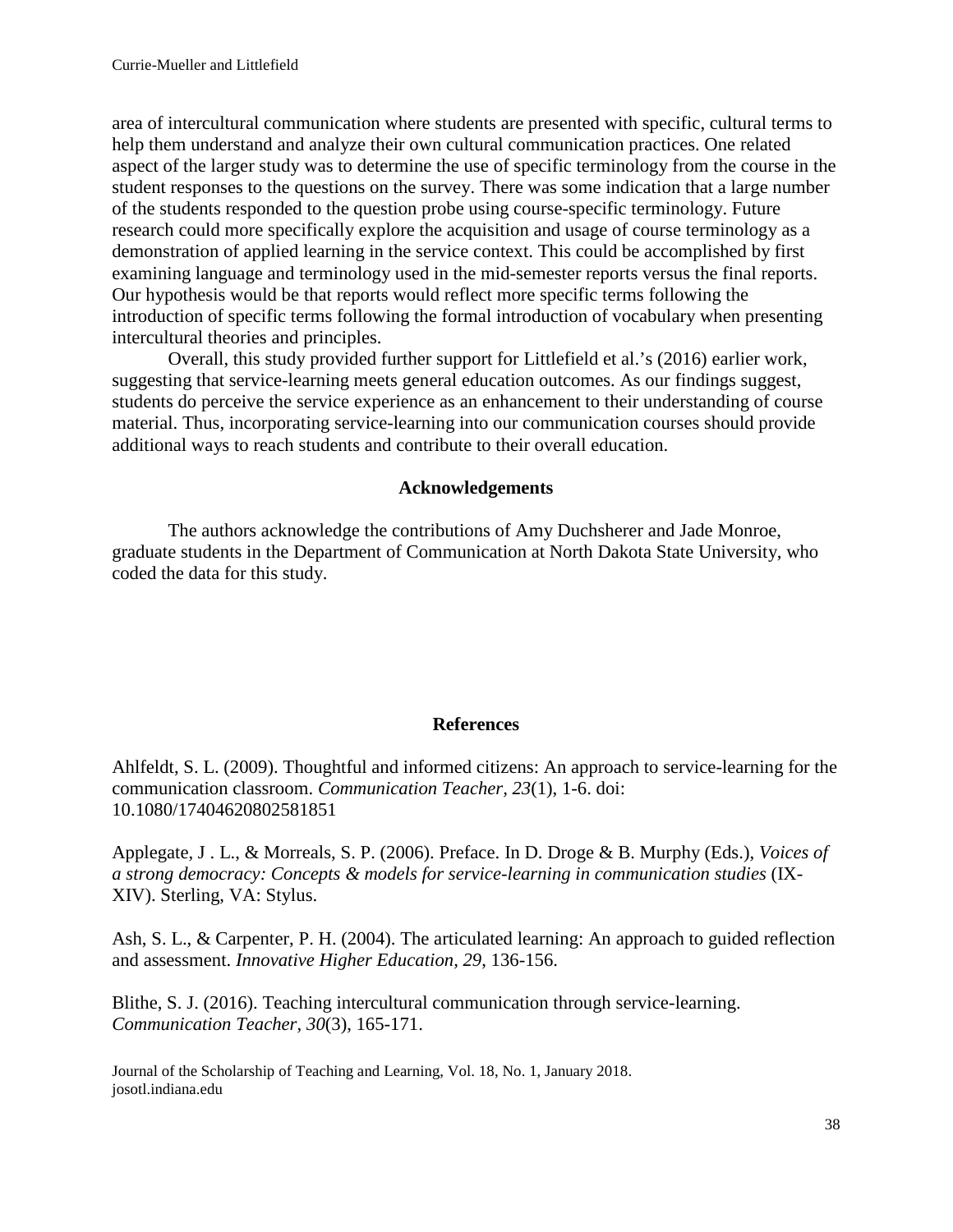Brown, N. (2011). A 360-degree view of international service learning. In R. Bringle, J. Hatcher, & S. Jones (Eds.), *International service learning: Conceptual frameworks and research* (57-68). Sterling, VA: Stylus.

Brownell, J. E., & Swaner, L. E. (2010). *Five high-impact practices: Research on learning outcomes, completion, and quality*. Washington, DC: American Association of Colleges and Universities.

Caulfield, J., & Woods, T. (2013). Experiential learning: Exploring its long-term impact on socially responsible behavior. *Journal of the Scholarship of Teaching and Learning, 13*(2), 31 -48.

Conway, J. M., Amel, E. L., & Gerwien, D. P. (2009). Teaching and learning in the social context: A meta-analysis of service learning's effects on academic, personal, social, and citizenship outcomes. *Teaching of Psychology, 36*(4), 233-245.

Darby, A., Longmire-Avital, B., Chenault, J., & Haglund, M. (2013) Students' motivation in academic service-learning over the course of the semester. *College Student Journal* 185-191.

Dewey, J. (1938). *Experience and education.* New York, NY: Macmillan.

Duncan, D. & Kopperud, J. (2008). *Service-learning companion.* Boston, MA: Houghton Mifflin Co.

Einfeld, A., & Collins, D. (2008). The relationships between service-learning, social justice, multicultural competence, and civic engagement. *Journal of College Student Development, 49*(2), 95-109.

Eppler, M. A., Ironsmith, M., Dingle, S. H., & Errickson, M. A. (2011). Benefits of service learning for freshman college students and elementary school children. *Journal of the Scholarship of Teaching and Learning, 11*(4), 102-115.

Flynn, M. A., & Carter, E. (2016). Curriculum of the social norms approach: Information only vs. service learning. *Communication Education, 65*(3), 322-337.

Gleason, J. P., & Violette, J. L. (2012). Integrating service-learning into public relations coursework: Applications, implications, challenges, and rewards. *International Journal of Teaching and Learning in Higher Education 24*(2), 280-285.

Gullicks, K. A. (2006). What's service go to do with it? Investigating student sense-making of required service in the basic communication course. (Doctoral dissertation). Retrieved from Dissertations & Theses: Full Text database (Publication No. AAT 3264681).

Journal of the Scholarship of Teaching and Learning, Vol. 18, No. 1, January 2018. josotl.indiana.edu Hashemipour, P. (2006). Learning language, culture, and community. In D. Droge & B. Murphy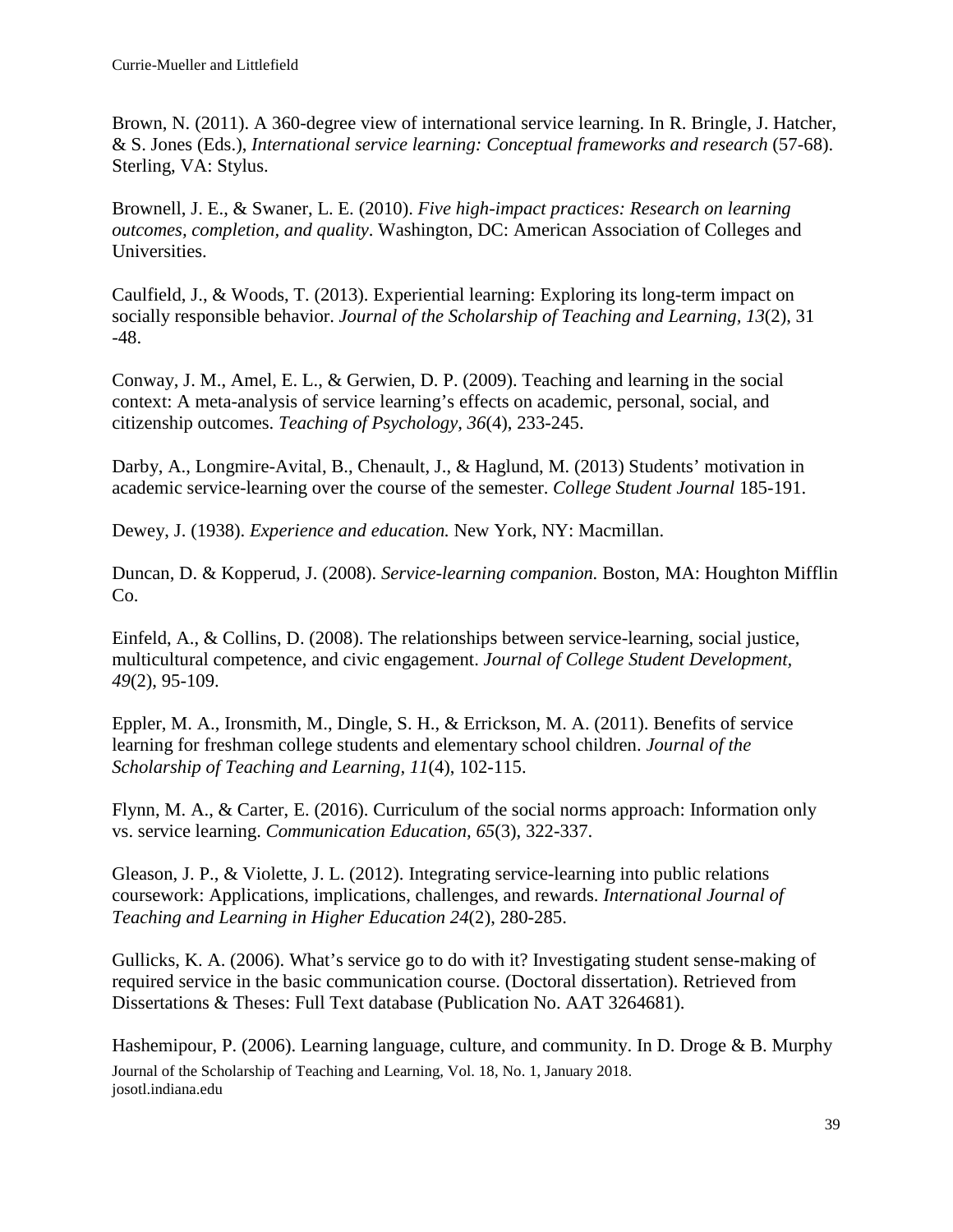(Eds.), *Voices of strong democracy: Concepts and models for service-learning in communication studies* (61-76). Sterling, VA: Stylus.

Hruschka, D. J., Schwartz, D., Cobb St. John, D., Picone-Decaro, E., Jenkins, R. A., & Carey, J. W. (2004). Reliability in coding open-ended data: Lessons learned from HIV behavioral research. *Field Methods, 16*(3), 307-331. doi: 10.1177/1525822X04266540

Kahl, D. H. (2010). Making a difference: (Re)connecting communication scholarship with pedagogy. *Journal of Applied Communication Research, 38*(3), 298-302. doi: 10.1080/00909882.2010.490845

Katula, R. A., & Threnhauser, E. (1999). Experiential education in the undergraduate curriculum. *Communication Education, 48*(3), 238-255. doi:10.1080/03634529909379172

Karakos, H. L., Fisher, B. W., Geller, J., Lunn, L., Palmer, N. A. Perkins, D. D., … Shields, S. (2016). The field school in intercultural education as a model for international service-learning and collaborative action-research training. In S. L. Barnes, L. Brinkley-Rubinstein, B. Doykos, N. C. Martin & A. McGuire (Eds.), *Acdemics in Action! A model for community-engaged research, teaching, and service* (167-190). New York: Fordham University Press.

Kolb, D. (1984). *Experiential learning: Experience as the source of learning and development.* Englewood Cliffs, NJ: PTR Prentice Hall.

Landis, J. R., & Koch, G. G. (1977). The measurement of observer agreement for categorical data. *Biometrics, 33*, 159-174.

Lahman, M. (2012). Appreciative inquirey: Guided reflection to generate change in servicelearning courses. *Communication Teacher, 26*(1), 1-4. doi: 10.1080/17404622.2011.625362

Littlefield, R. S., Rick, J. M., & Currie-Mueller, J. L. (2016). Connecting intercultural communication service learning with general education: Issues, outcomes, and assessment*. Journal of General Education, 65*(1), 66-84. doi: 10.5325/jgeneeduc.65.1.0066

Loes, C., Pascarella, E., & Umbach, P. (2012). Effects of diversity experiences on critical thinking skills: who benefits? *The Journal of Higher Education, 83*(1), 1-25.

MacQueen, K. M., McLelland, E., Kay, K., & Milstein, B. (1998). Codebook development for team-based qualitative analysis. *Cultural Anthropology Methods, 10*(2), 31-36.

Meaney, K. S., Housman, J., Cavazos, A., & Wilcox, M. L. (2012). Examining service-learning in a graduate physical education teacher education course. *Journal of the Scholarship of Teaching and Learning, 12*(3), 108-124.

Journal of the Scholarship of Teaching and Learning, Vol. 18, No. 1, January 2018. josotl.indiana.edu Miles, M. B., & Huberman, A. M. (1994). *Qualitative data analysis*. Thousand Oaks, CA: Sage.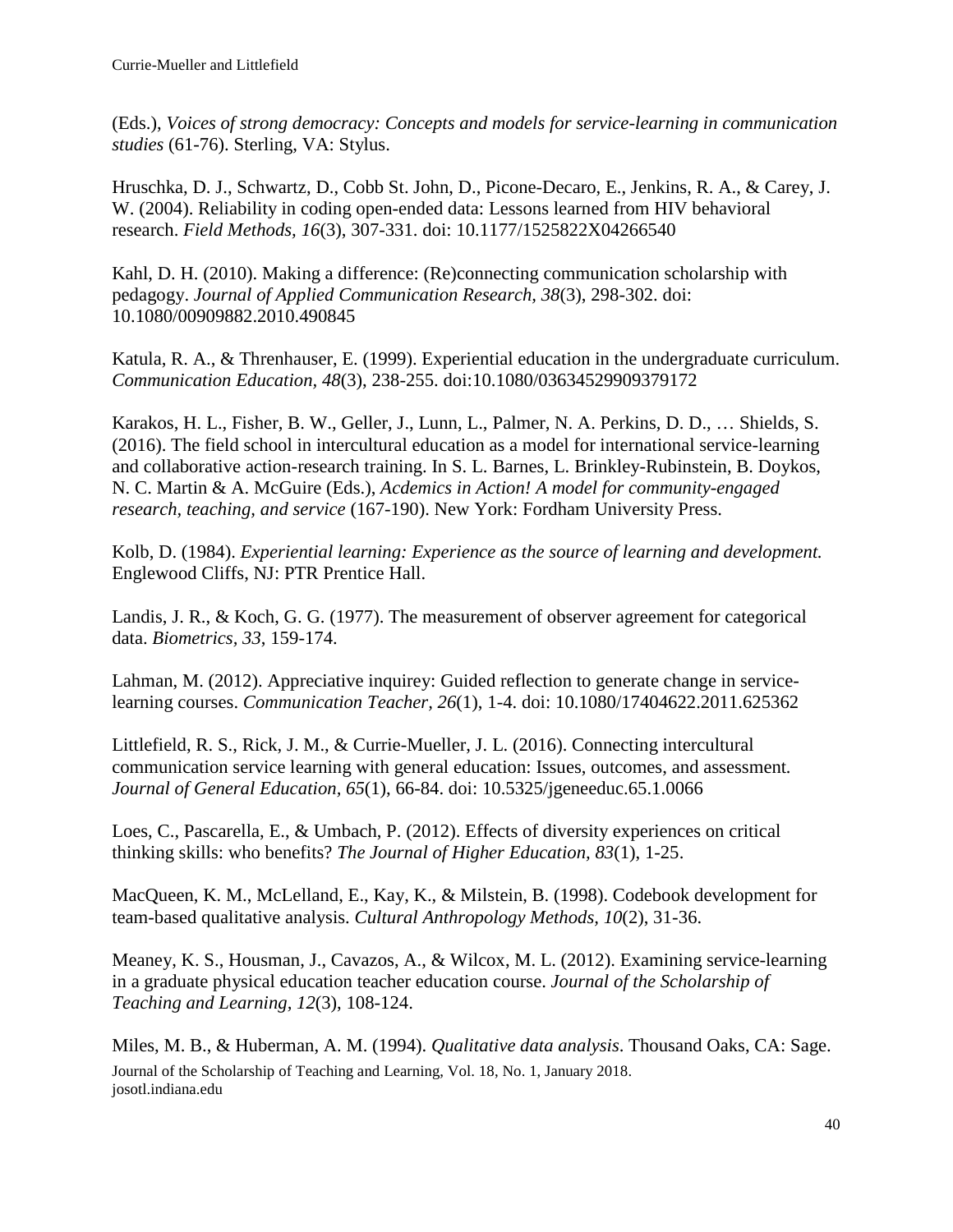Motley, P. & Sturgill, A. (2013). Assessing the merits of international service-learning in developing professionalism in mass communication. *Communication Teacher, 27*(3), 172-189. doi: 10.1080/17404622.2013.775470

Neuendorf, K. A. (2002). *The content analysis guidebook.* Thousand Oaks, CA: Sage.

Novak, J. M., Markey, V., & Allen, M. (2007). Evaluating cognitive outcomes of service learning in higher education: A meta-analysis. *Communication Research Reports, 24*(2), 149 -157.

Novek, E. M. (2009). Service-learning in communication education. *Education, Citizenship and Social Justices, 4*(3), 179-194. doi: 10.1177/1746197909340876

Oster-Aaland, L. K., Sellnow, T. K., Nelson, P. E., & Pearson, J. C. (2004). The status of service-learning in departments of communication: A follow-up study. *Communication Education, 53¸*348-356.

Quintanilla, K. M., & Wahl, S. T. (2005). Incorporating service learning into communication courses: Benefits, guidelines, and challenges. *Texas Speech Communication Journal, 30*(1), 67- 71.

Saldaña, J. (2013). *The coding manual for qualitative researchers* (2<sup>nd</sup> ed.). London: Sage

Simons, L., & Cleary, B. (2006). The influence of service learning on students' personal and social development. *College Teaching, 54*(4), 307-319.

Simonds, B. K., Lippert, L. R., Hunt, S. K., Angell, M. E., & Moore, M. K. (2008). Communication and diversity: Innovations in teacher education. *Communication Teacher, 22*(2), 56-65.

Soukup, P. (2006). Service-learning in communication: Why? In D. Droge & B. Murphy (Eds.), *Voices of a strong democracy: Concepts & models for service-learning in communication studies* (7-12). Sterling, VA: Stylus.

Steimel, S. J. (2013). Community partners' assessment of service-learning in an interpersonal and small group communication course. *Communication Teacher, 27*(4), 241-255. doi: 10.1080/1740462.2013.798017

Yorio, P., & Ye, F. (2012). A meta-analysis on the effects of service-learning on the social, personal, and cognitive outcomes of learning. *Academy of Management, Learning & Education, 11*, 9-27.

Warren, J. L. (2012). Does service-learning increase student learning?: A meta-analysis. *Michigan Journal of Community Service-learning, 56-61*.